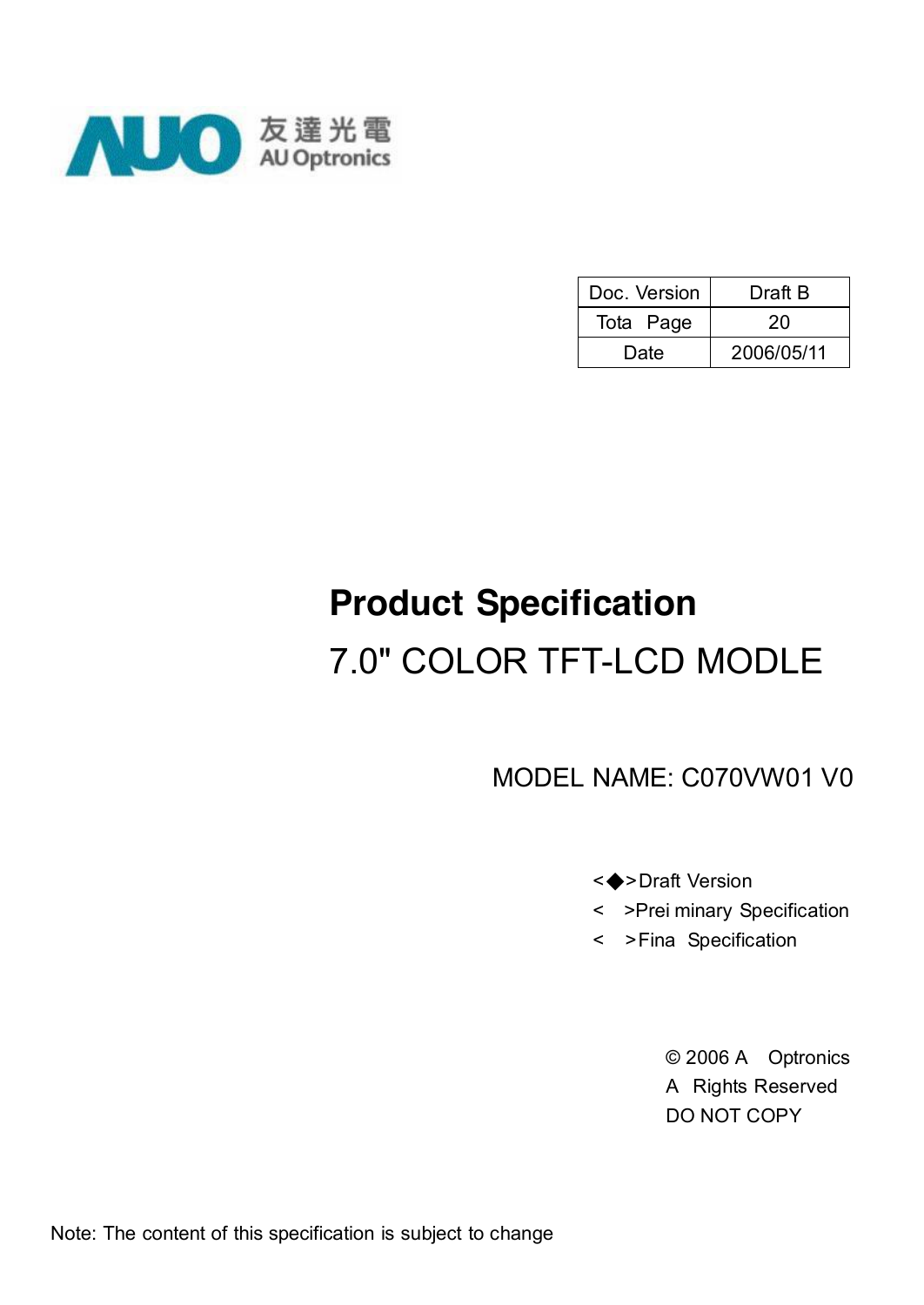

#### **Record of Revision**

| <b>Version</b> | <b>Revise Date</b> | Page           | <b>Content</b>                                     |  |  |
|----------------|--------------------|----------------|----------------------------------------------------|--|--|
| Draft A        | 2005/11/25         |                | First draft.                                       |  |  |
| Draft B        | 2006/05/11         | 4              | C. - pdated weight                                 |  |  |
|                |                    | 5              | D.1.a - pdated connector type and part number      |  |  |
|                |                    | $\overline{7}$ | D.2 - pdated VCOM                                  |  |  |
|                |                    | 8              | D.3.c - pdated CCFL voltage and current            |  |  |
|                |                    | 8              | D.3.a - pdated AVDD, VCOM &input reference voltage |  |  |
|                |                    | 8              | $D.3.C$ – pdated Lamp Start Voltage at -30 $°C$    |  |  |
|                |                    | 9              | Note $6 -$ pdated IL                               |  |  |
|                |                    | 13             | $E$ & note 1 – pdated IL                           |  |  |
|                |                    | 13             | E - Added Response Time Max.                       |  |  |
|                |                    | 13             | Note $2 -$ pdated testing condition                |  |  |
|                |                    | 14             | Note 5 – pdated definition of white and black data |  |  |
|                |                    | 17             | pdated back view outline drawing                   |  |  |
|                |                    | 19             | I.1 - pdated Typical Application Circuit           |  |  |
|                |                    |                | I.2 - pdated Power On/Off Sequence                 |  |  |
|                |                    |                |                                                    |  |  |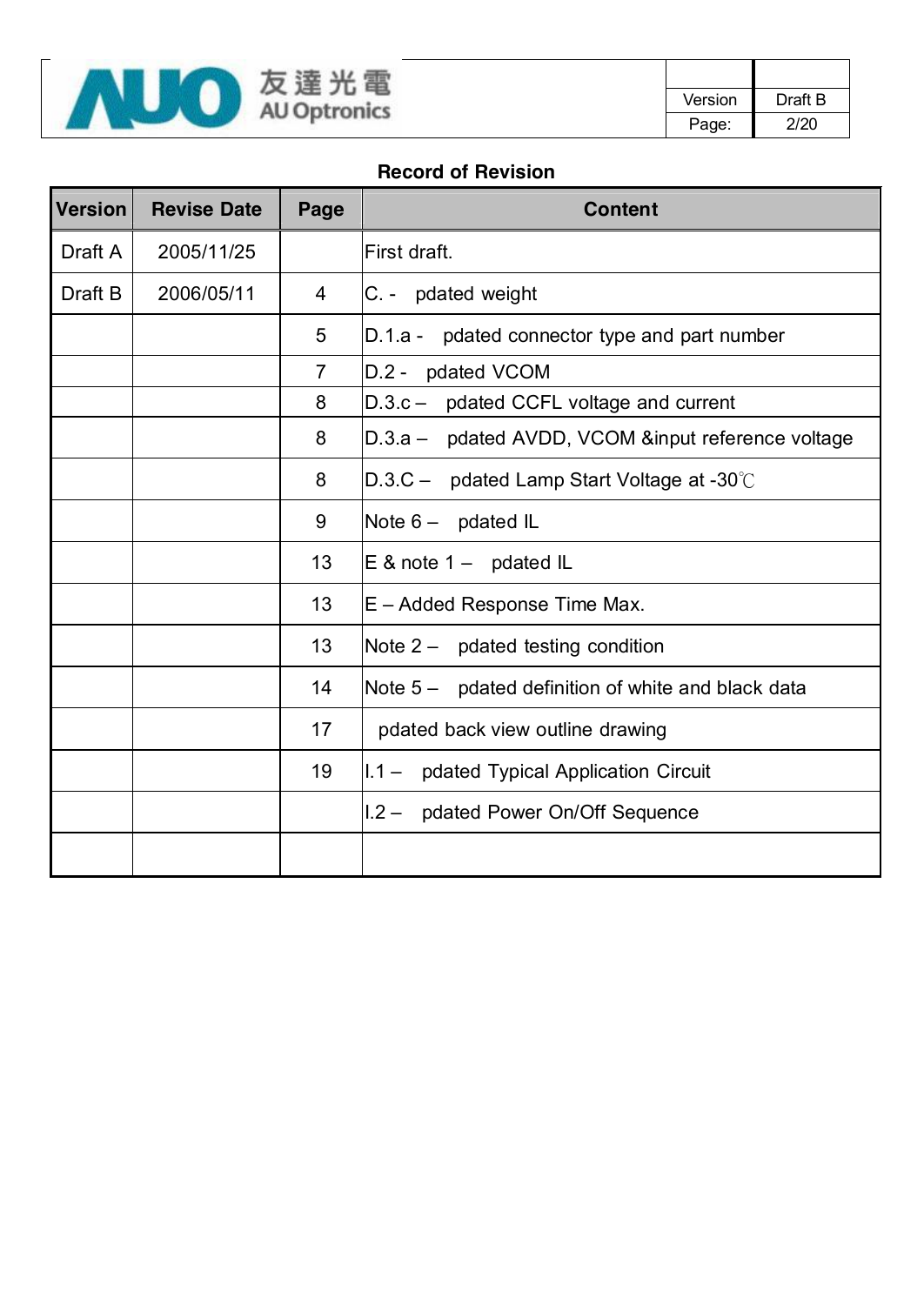

| Version | Draft B |
|---------|---------|
| Page:   | 3/20    |

# Contents

| В. |  |
|----|--|
|    |  |
|    |  |
|    |  |
|    |  |
|    |  |
|    |  |
|    |  |
|    |  |
| Η. |  |
|    |  |
|    |  |
|    |  |
|    |  |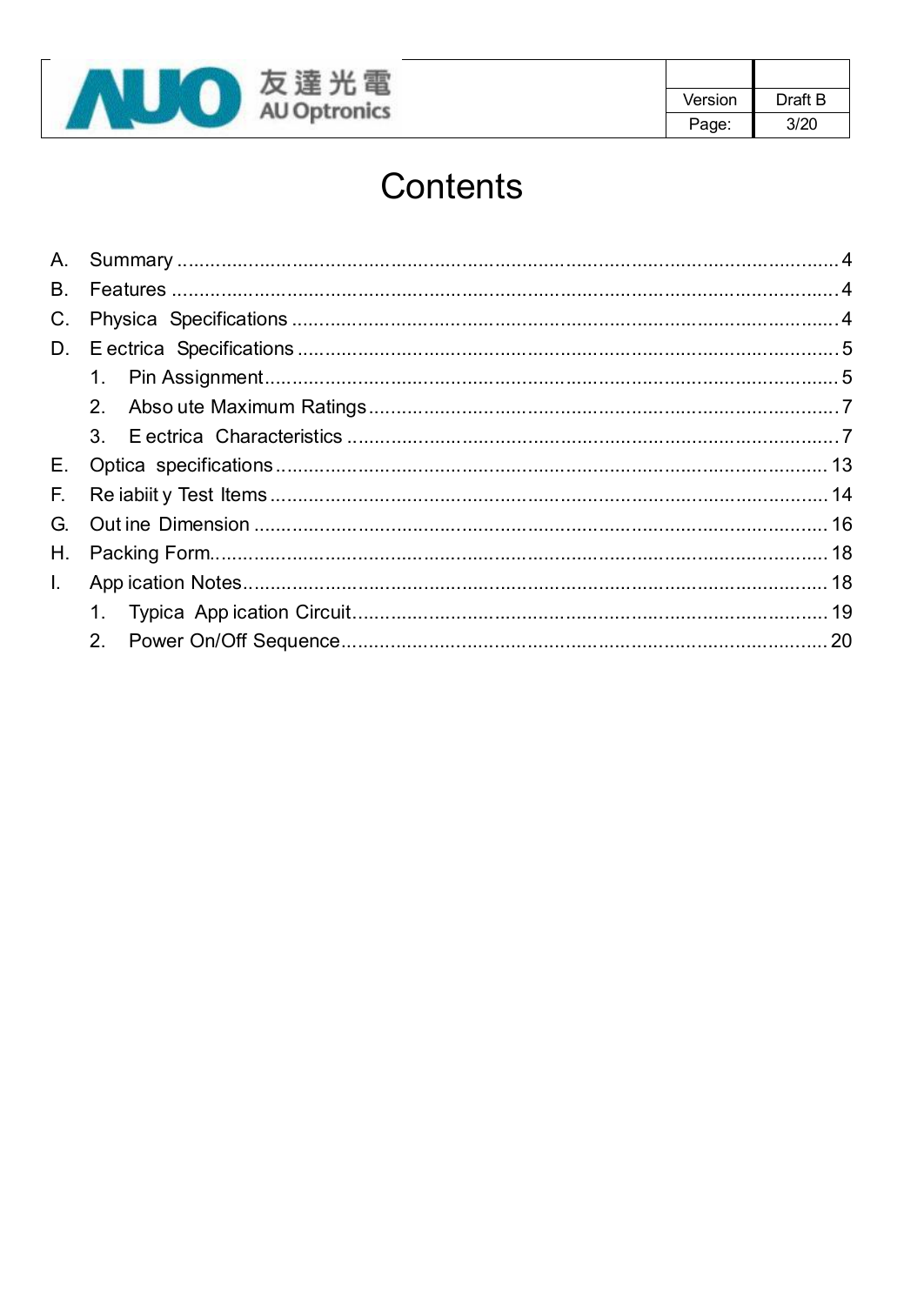

## **A. Summary**

The A O Co or amorphous sii con Thin Fi m Transistor LCD modu e is an active matrix Liquid Crysta Disp ay produced by making the most of AO 's expertise in F at Pane Disp ay techno ogies having a 16:9 aspect ratio which main app ication is Navigation of automotive fie d.

### **B. Features**

7" pane with 16:9 aspect ratio WVGA reso ution (800x480) with stripe RGB pixe design 600nits high brightness with dua CCFL High contrast by Super Wide View techno ogy TN-normal y white mode

# **C. Physica Specifications**

| NO.            | <b>Item</b>            | nit  | <b>Specification</b>                  | <b>Remark</b> |
|----------------|------------------------|------|---------------------------------------|---------------|
| 1              | Disp ay Reso ution     | dot  | 800RGB(H)×480(V)                      |               |
| $\overline{2}$ | <b>Active Area</b>     | mm   | 152.40(H)×91.44(V)                    |               |
| 3              | <b>Screen Size</b>     | inch | 7.0(Diagona)                          |               |
| $\overline{4}$ | Pixe Pitch             | mm   | $0.1905(H) \times 0.1905(V)$          |               |
| 5              | Co or Configuration    |      | R. G. B. Stripe                       | Note 1        |
| 6              | Co or Depth            |      | 262K Co ors                           | Note 2        |
| $\overline{7}$ | Overa Dimension        | mm   | $165(H) \times 104(V) \times 12.7(T)$ | Note 3        |
| 8              | Weight                 | g    | 240                                   |               |
| 9              | Pane surface treatment |      | AG(25% haze) & with SWV fim           |               |
| 10             | Disp ay Mode           |      | Norma y White                         |               |
| 11             | Backi ght<br>nit       |      | Dua CCFL                              |               |

Note 1: Be ow figure shows the dot stripe arrangement.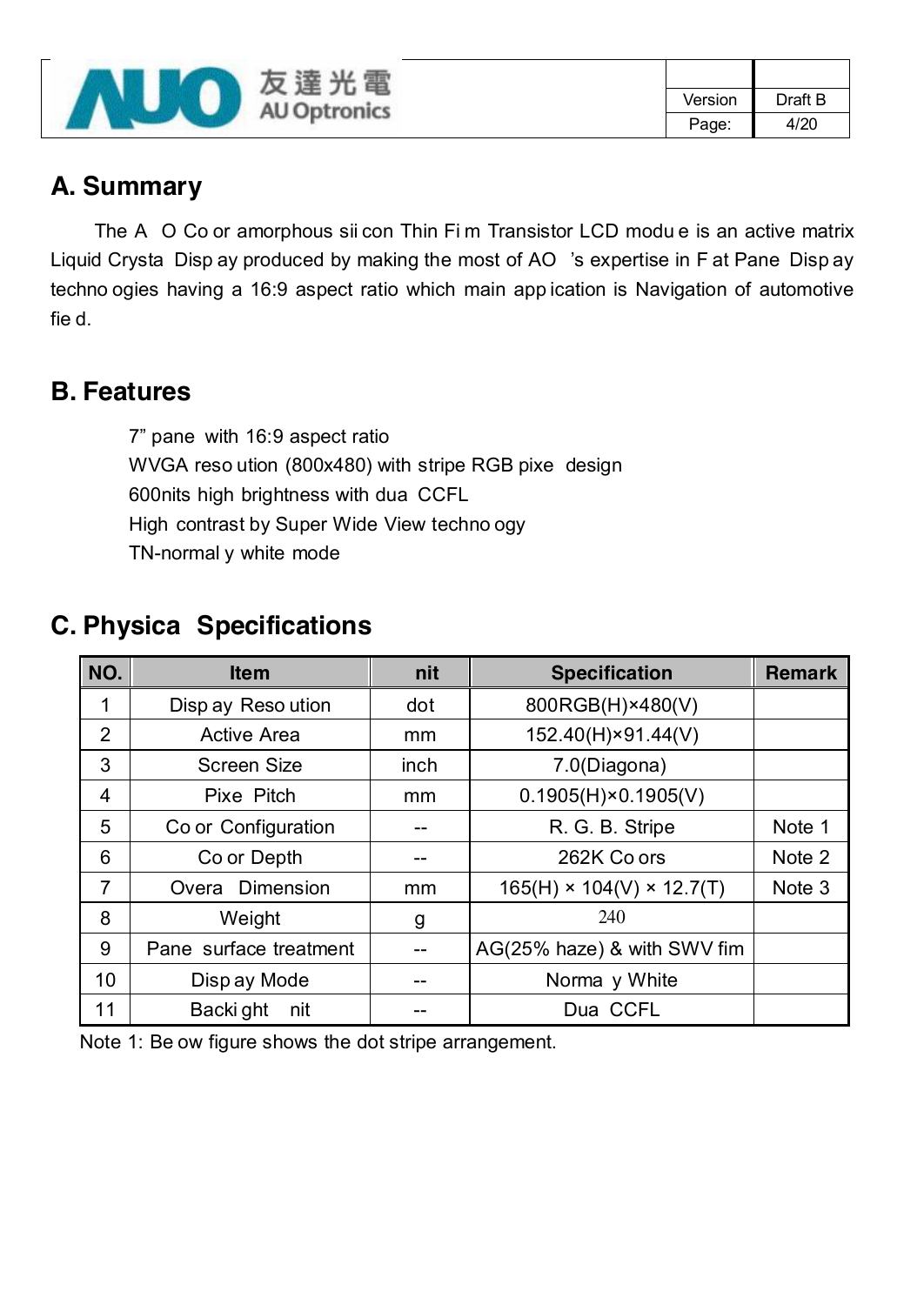| 電<br>反<br>连<br><b>AU Optronics</b> |         |         |      |
|------------------------------------|---------|---------|------|
|                                    | Version | Draft B |      |
|                                    |         | Page:   | 5/20 |



Note 2: The 262K coo r disp ay depends on 6-bit data signa input.

Note 3: Not incu ding the back ight cab e and screw height. Refer to Section G, "Out ine Dimension – Back View" for further information.

# **D. E ectrica Specifications**

### **1. Pin Assignment**

#### **a. TFT-LCD pane driving section**

Connector type: 62684-501100ALF (FCI CONN 50PIN) or compatibe

| <b>Pin No</b>  | <b>Symbo</b>     | <b>VO</b> | <b>Function</b>                            |
|----------------|------------------|-----------|--------------------------------------------|
|                | <b>GND</b>       | P         | Ground for gate driver                     |
| 2              | <b>VCC</b>       | P         | Digita vo tage for gate driver             |
| 3              | <b>VGL</b>       | P         | TFT ow vo tage                             |
| 4              | <b>VGH</b>       | P         | TFT high vot age                           |
| 5              | <b>STVL</b>      | $U$       | Start pu se signa input/output (Vertica)   |
| 6              | <b>STVR</b>      | $U$       | Start pu se signa input/output (Vertica)   |
| $\overline{7}$ | <b>CKV</b>       |           | CLK (Vertica)                              |
| 8              | /D               |           | p or Down disp ay contro                   |
| 9              | <b>OEV</b>       |           | Output enabe                               |
| 10             | <b>VCOM</b>      |           | VCOM vot age                               |
| 11             | DIO <sub>1</sub> | $U$       | Start pu se signa input/output (Horizonta) |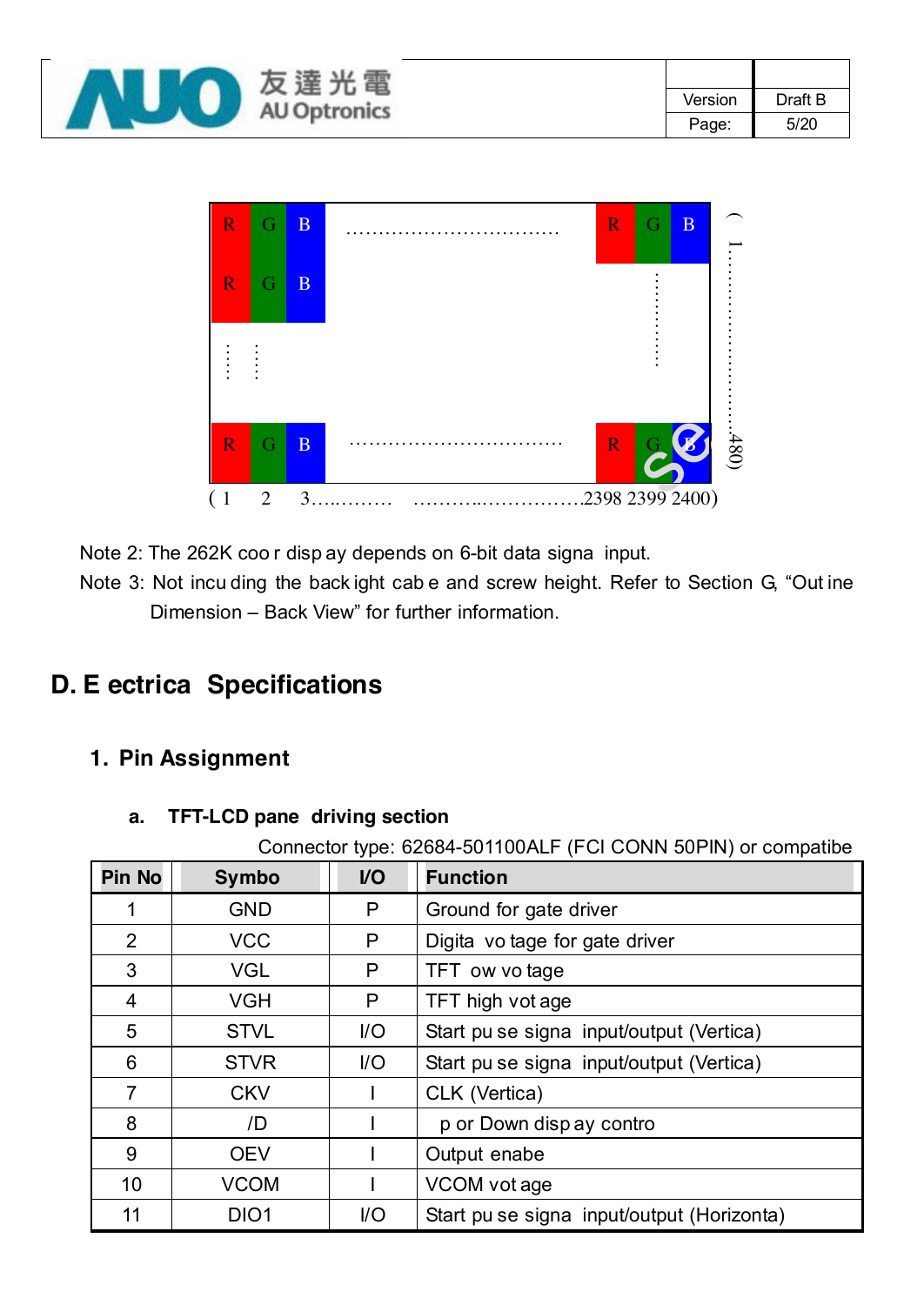

| 12 | <b>AVDD</b>    | P | Ana og vo tage for source driver           |
|----|----------------|---|--------------------------------------------|
| 13 | <b>AVSS</b>    | P | Ana og ground for source driver            |
| 14 | <b>GND</b>     | P | Digita ground for source driver            |
| 15 | VCC (DVDD)     | P | Digita vo tage for source driver           |
| 16 | <b>EDGSL</b>   | I | Se ect raising edge or raising/fa ing edge |
| 17 | <b>CLK</b>     |   | Sampe CLK                                  |
| 18 | SHL(R/L)       |   | Right or Left disp ay contro               |
| 19 | R <sub>0</sub> |   | Red data                                   |
| 20 | R <sub>1</sub> |   | Red data                                   |
| 21 | R <sub>2</sub> |   | Red data                                   |
| 22 | R <sub>3</sub> |   | Red data                                   |
| 23 | R <sub>4</sub> |   | Red data                                   |
| 24 | R <sub>5</sub> |   | Red data                                   |
| 25 | G <sub>0</sub> |   | Green Data                                 |
| 26 | G <sub>1</sub> |   | Green Data                                 |
| 27 | G <sub>2</sub> |   | Green Data                                 |
| 28 | G <sub>3</sub> |   | Green Data                                 |
| 29 | G4             |   | Green Data                                 |
| 30 | G <sub>5</sub> |   | Green Data                                 |
| 31 | V <sub>1</sub> |   | Reference vo tage                          |
| 32 | V <sub>2</sub> |   | Reference vo tage                          |
| 33 | V <sub>3</sub> |   | Reference vo tage                          |
| 34 | V <sub>4</sub> |   | Reference vo tage                          |
| 35 | V <sub>5</sub> |   | Reference vo tage                          |
| 36 | V <sub>6</sub> |   | Reference vo tage                          |
| 37 | V <sub>7</sub> |   | Reference vo tage                          |
| 38 | V <sub>8</sub> |   | Reference vo tage                          |
| 39 | V9             |   | Reference vo tage                          |
| 40 | V10            |   | Reference vo tage                          |
| 41 | B <sub>0</sub> |   | B ue Data                                  |
| 42 | <b>B1</b>      |   | B ue Data                                  |
| 43 | <b>B2</b>      |   | B ue Data                                  |
| 44 | B <sub>3</sub> |   | B ue Data                                  |
| 45 | <b>B4</b>      |   | B ue Data                                  |
| 46 | <b>B5</b>      |   | B ue Data                                  |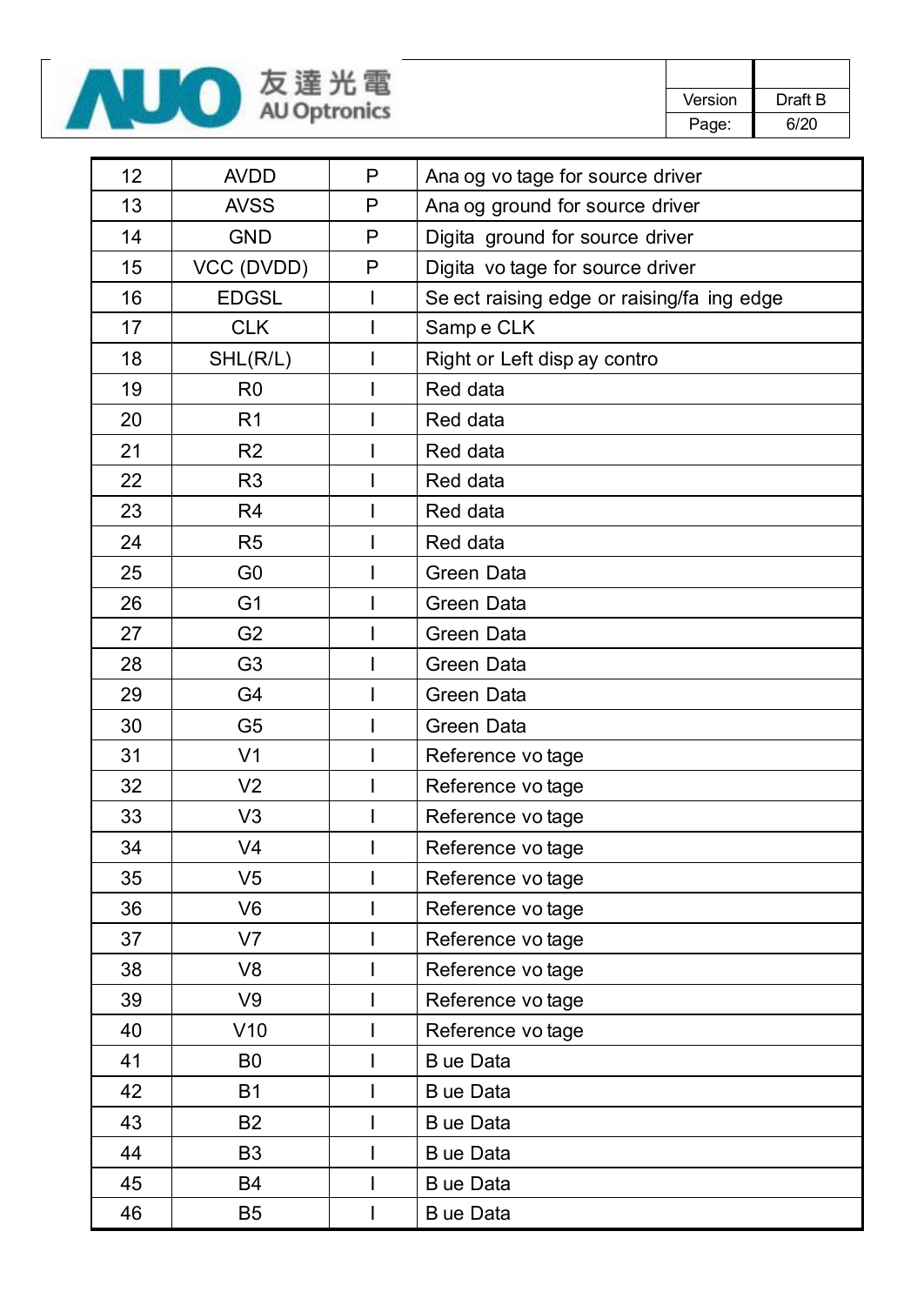

| 47 | LD (OEH)   |     | Latch and switch data to output (need these if<br>TCON embedded?) |  |  |  |  |
|----|------------|-----|-------------------------------------------------------------------|--|--|--|--|
| 48 | <b>REV</b> |     | Contro data are inverted or not                                   |  |  |  |  |
| 49 | <b>POL</b> |     | Po arity se ection                                                |  |  |  |  |
| 50 | DIO2.      | $U$ | Start pu se signa input/output (Horizonta)                        |  |  |  |  |

I: Input pin; O: Output pin; P: Power pin

#### **b. Backig ht driving section**

#### Connector type: JST BHR-04S-1 or compatibe

| No. | <b>Symbo</b> | V <sub>O</sub>           | <b>Description</b>                             |
|-----|--------------|--------------------------|------------------------------------------------|
|     | HI           |                          | Power supp y for back ight unit (High vo tage) |
| 2   | <b>GND</b>   | $\overline{\phantom{a}}$ | Ground for back ight unit                      |
| 3   | <b>GND</b>   |                          | Ground for back ight unit                      |
| Δ   | HI           |                          | Power supp y for back ight unit (High vo tage) |

### **2. Absout e Maximum Ratings**

| <b>Items</b>                 | <b>Symbo</b>       | <b>Product Specification</b> | nit  |            |                      |
|------------------------------|--------------------|------------------------------|------|------------|----------------------|
|                              |                    | Min.                         | Typ. | Max.       |                      |
|                              | <b>VCC</b>         | $-0.3$                       |      | 5          | V                    |
|                              | <b>AVDD</b>        | $-0.5$                       |      | 12         | V                    |
| Power Vo tage                | <b>VGH</b>         | $-0.3$                       |      | 18         | $\vee$               |
|                              | <b>VGL</b>         | $-15$                        |      | 0.3        | $\vee$               |
|                              | <b>VGH-VGL</b>     |                              |      | 33         | V                    |
|                              | Vi                 | $-0.3$                       |      | $Vcc+0.3$  | V                    |
|                              | Vref(V1~V5)        | 0.4AVDD                      |      | $AVDD+0.3$ | V                    |
| Input Signa Vot age          | $Vref(V6\sim V10)$ | $-0.3$                       |      | 0.6AVDD    | V                    |
|                              | <b>VCOM</b>        | 4.0                          |      | 4.4        | V                    |
| <b>Operating Temperature</b> | Topa               | $-30$                        |      | 85         | $\int_{0}^{\infty}$  |
| Storage Temperature          | Tstg               | $-40$                        |      | 95         | $\mathrm{C}^{\circ}$ |

### **3. E ectrica Characteristics**

#### **a. Typica operating conditions**

| <b>Items</b> | <b>Symbo</b> |      | <b>Product Specification</b> |      |  |
|--------------|--------------|------|------------------------------|------|--|
|              |              | Min. | Typ.                         | Max. |  |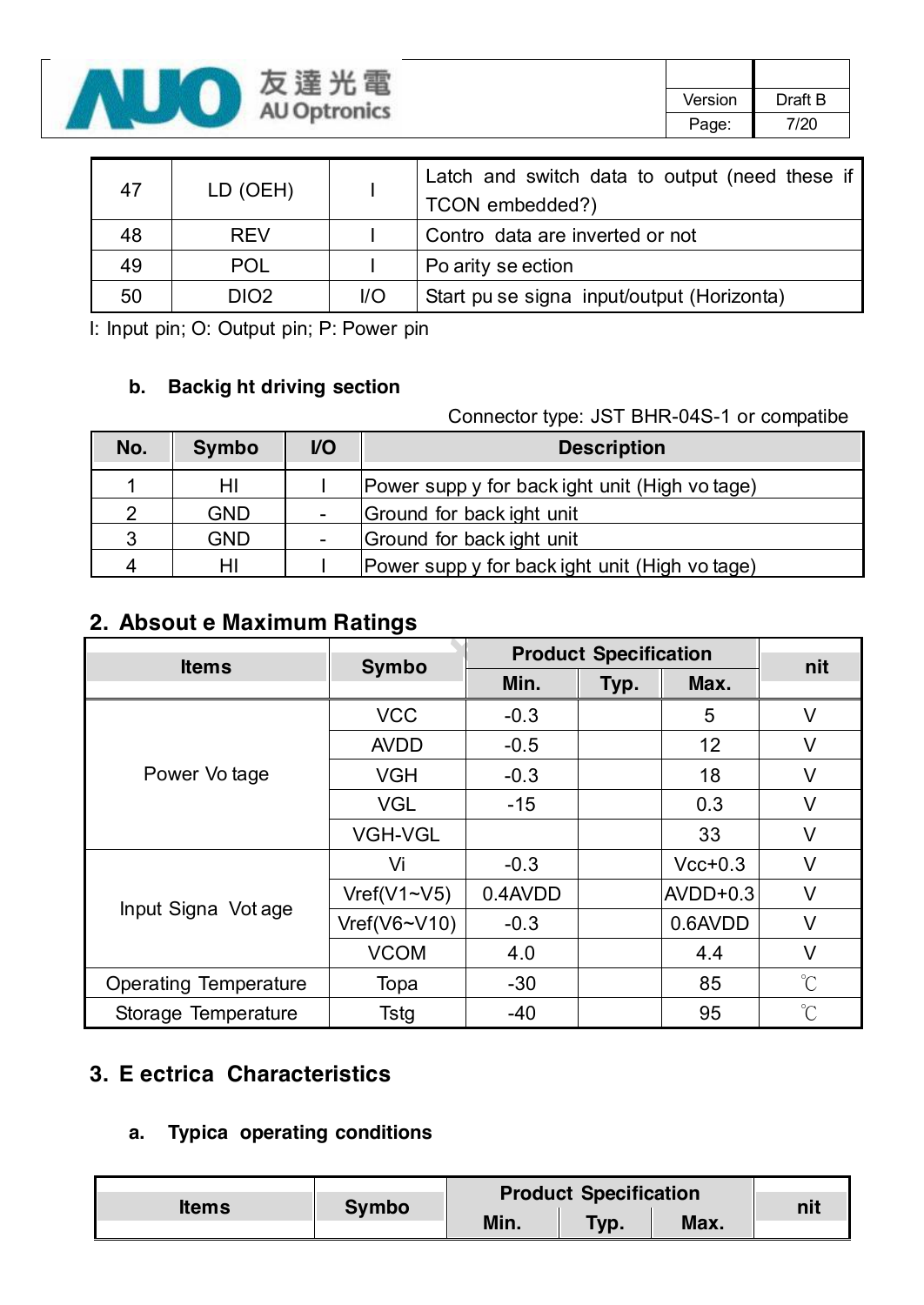

| Power Vo tage           | <b>VCC</b>  | 3.0        | 3.3  | 3.6        |  |
|-------------------------|-------------|------------|------|------------|--|
|                         | <b>AVDD</b> | 9.7        | 9.8  | 9.9        |  |
|                         | <b>VGH</b>  | 14.0       | 15.0 | 16.0       |  |
|                         | <b>VCOM</b> | 4.2<br>4.0 |      | 4.4        |  |
|                         | <b>VGL</b>  | $-6.5$     | $-7$ | $-7.5$     |  |
| Input Reference Vo tage | $V1 - V5$   | 0.4AVDD    |      | AVDD-0.1   |  |
|                         | $V6-V10$    | 0.1        |      | 0.6AVDD    |  |
| Input H/L eve Vot age   | <b>VIH</b>  | 0.8VCC     |      | <b>VCC</b> |  |
|                         | VIL         |            |      | 0.2VCC     |  |

Note: The pane is designed to prevent the current eakage for the best disp ay performance. If shorter discharge time is desired when system power off, then extra discharge circuit may be required at customer's side.

#### **b. Current Consumption**

| Parameter                       | Symbo      | Condition    | Min. | Typ.   | Max.   | nit |
|---------------------------------|------------|--------------|------|--------|--------|-----|
|                                 | <b>IGH</b> | $VGH=15V$    |      | 100    | 150    | uA  |
| Current<br>For<br><b>Driver</b> | <b>IGL</b> | $VGL = -7V$  |      | $-100$ | $-150$ | uA  |
|                                 | <b>ICC</b> | $VCC = 3.3V$ |      | 3.5    | 5      | mA  |
|                                 | <b>IDD</b> | $AVDD=9.8V$  |      | 20     | 30     | mA  |

#### **c. CCFL Back ight driving condition**

| Parameter                    |     | Symbo Condition   | Min.   | Typ.  | Max.  | nit         |
|------------------------------|-----|-------------------|--------|-------|-------|-------------|
| Vot age                      | VL  |                   | 558    | 620   | 682   | <b>Vrms</b> |
| Current                      | IL  |                   |        | 4.5   |       | mA          |
| Frequency                    | FL. |                   |        | 60    | 80    | <b>KHz</b>  |
|                              | Vs  | $T = 25^{\circ}$  |        | 890   | 1,100 | <b>Vrms</b> |
| Lamp Start Vo tage           |     | $T = 0^{\circ}$   |        | 1,160 | 1.440 | <b>Vrms</b> |
|                              |     | $T = -30^{\circ}$ |        | 1200  | 1500  | <b>Vrms</b> |
| Discharge Stabi ization Time | Ts  |                   |        |       | 3     | min         |
| Discharge Time ag            | Td  | Note 5            |        |       | 1     | sec         |
| Lamp i fe time               |     | Note 6            | 10,000 |       |       | Hr          |

Note 1: Pane surface temperature shou d be kept ess than content of "D.2. Abso ute maximum ratings".

- Note 2: The amp frequency shou d be see cted as different as possib e from disp ay horizonta synchronous signa to avoid interference.
- Note 3: Vau es of "Lamp Vo tage", "Lamp power consumption" and "Starting votage " are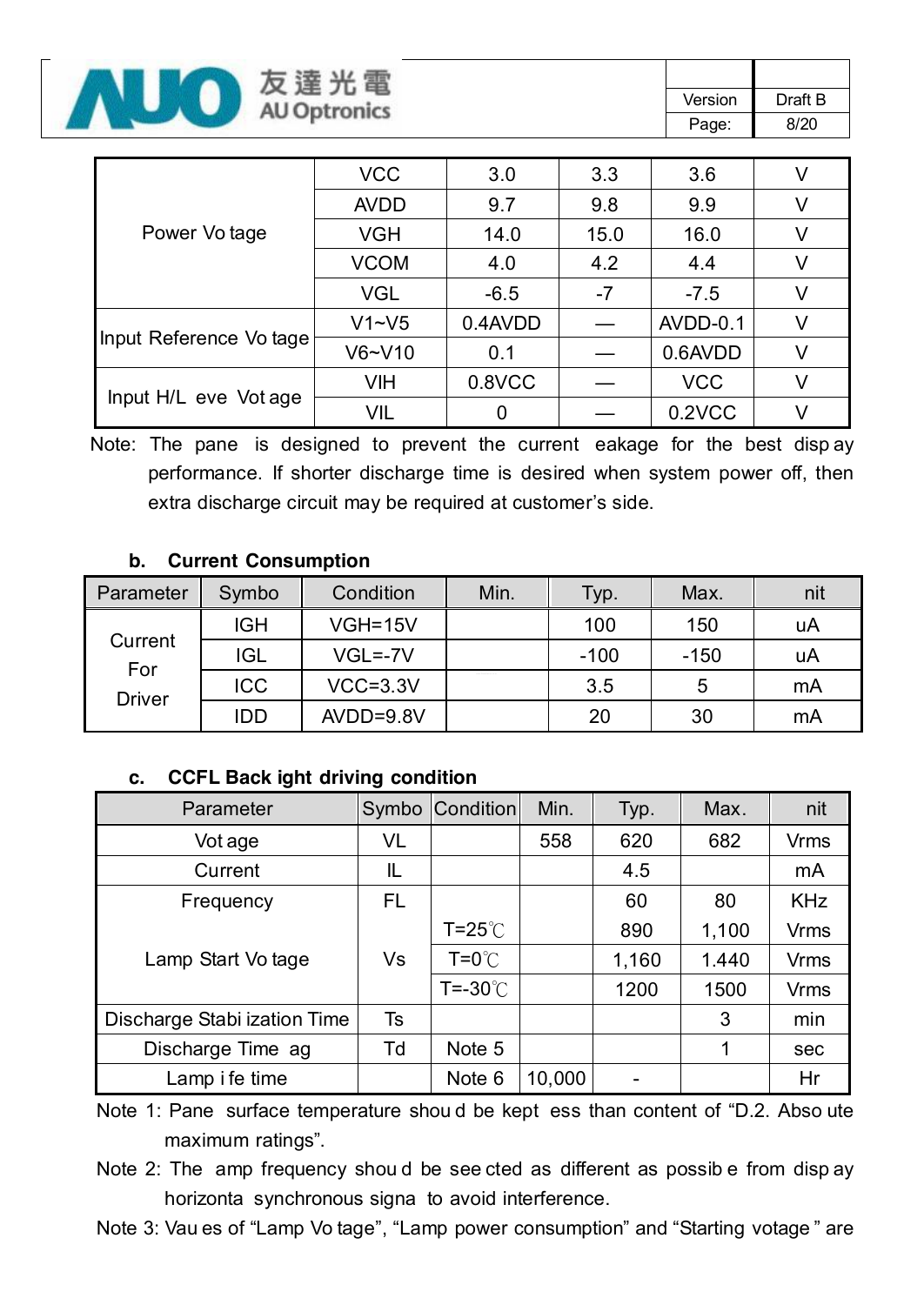|  | 鼍<br>反<br>涯              |         |         |      |
|--|--------------------------|---------|---------|------|
|  | 兀<br><b>AU Optronics</b> | Version | Draft B |      |
|  |                          |         | Page.   | 9/20 |

defined on condition of the LCD modu e derived by NF[AS-114B] circuit which measured from connectors of product(as be ow figure). However this isn't the va ues that we can assure stabi ity of starting amp on condition that the modue is insta ed in your set.



- Note 4: The "MAX" of "Starting vo tage" means the minimum vo tage to ight norma y in the LCD modu e. The vo tage shou d be suppi ed continual y for 1 minute at east.
- Note 5: "Discharge Time Lag" is the time needed to start discharge when the over 1500Vrms vo tage is continuous y app ied to both end of the amp. Before testing, the amp is eft in the dark room (ambient temperature: 25+/- 2oC, ambient uminance: e ss than 0.1u x) for 24Hrs after ightened for 1 minute at ated amp current.
- Note 6:The "Lamp ife time" is defined as the time for the modu e brightness to decrease to 50% of origina at Ta=25℃, IL=4.5mA

#### **d. AC Timing Conditions**

Characteristics (VCC=3.3V, AVDD=9.8V, AVSS=GND=0V, TA=25℃)

| Parameter                    | Symbo      | Min. | Typ. | Max. | nit        |
|------------------------------|------------|------|------|------|------------|
| <b>CLK</b> frequency         | Fc k       |      | 40   | 42   | <b>MHz</b> |
| CLK pu se width              | <b>TCW</b> | 8    |      |      | ns         |
| Data set-up time             | Tsu        |      |      |      | ns         |
| Data ho d time               | Thd        | ◠    |      |      | ns         |
| Propagation de ay of DIO2/1  | Tph        | 6    | 10   | 15   | ns         |
| Time that the ast data to LD | Τd         |      |      |      | Tcw        |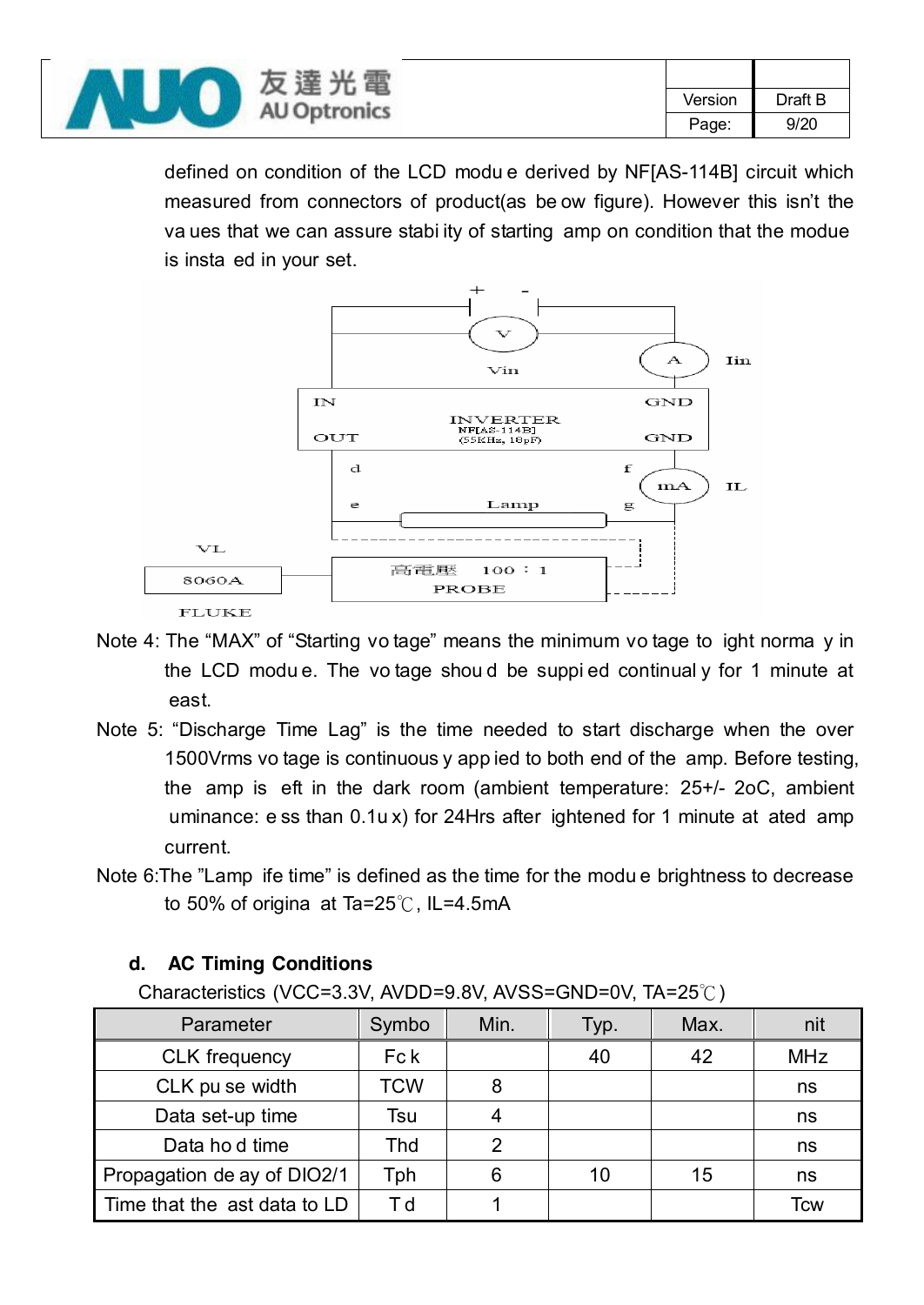

| Version | Draft B |
|---------|---------|
| Page:   | 10/20   |

| Pu se width of LD           | Tw d         | $\overline{2}$ |                 |     | <b>Tcw</b>         |
|-----------------------------|--------------|----------------|-----------------|-----|--------------------|
| Time that LD to DIO1/2      | T ds         | 5              |                 |     | <b>Tcw</b>         |
| POL set-up time             | Tpsu         | 6              |                 |     | ns                 |
| POL ho d time               | <b>T</b> phd | 6              |                 |     | ns                 |
| OEV pu se width             | <b>TOEV</b>  |                | 12 <sup>2</sup> |     | <b>Tcw</b>         |
| CKV pu se width             | <b>TCKV</b>  | 16             | 28              | 40  | <b>Tcw</b>         |
| Horizonta disp ay start     | <b>TSH</b>   |                | 0               |     | Tcw/3              |
| Horizonta disp ay timing    |              |                |                 |     |                    |
| range                       | <b>TDH</b>   |                | 800             |     | Tc <sub>W</sub> /3 |
| STV setup time              | TS V         | 400            |                 |     | ns                 |
| STV hod time                | THDV         | 400            |                 |     | ns                 |
| STV pu se width             | <b>TSTV</b>  |                |                 | 1   | <b>TDH</b>         |
| Horizonta ines per fie d    | <b>TV</b>    | 512            | 525             | 610 | <b>TDH</b>         |
| Vertica disp ay start       | <b>TSV</b>   |                | 3               |     | <b>TDH</b>         |
| Vertica dispay timing range | TDV          |                | 480             |     | TDH                |

#### **e. Timing Diagrams**



Figure 1. Operation Mode 1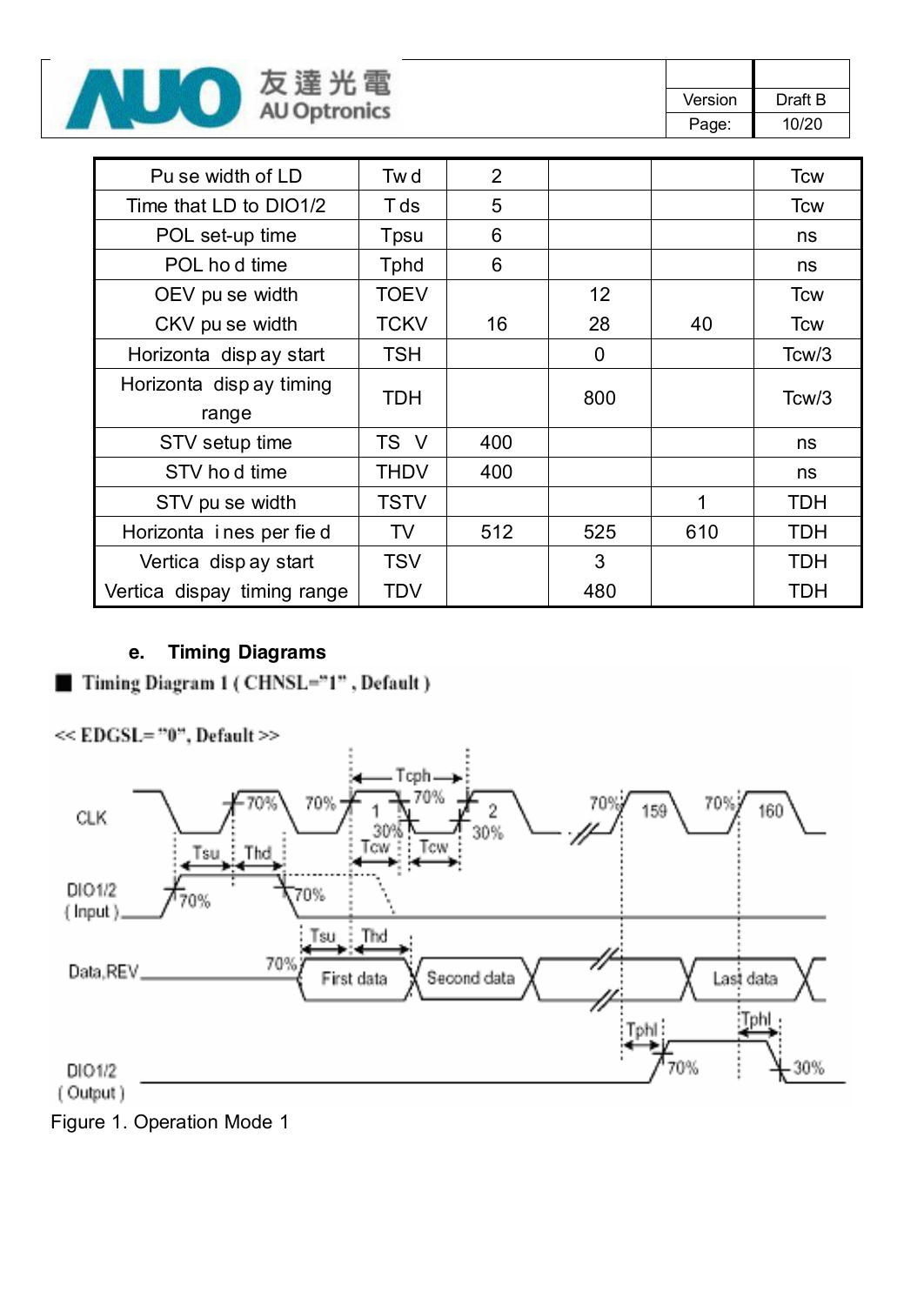

| Version | Draft B |
|---------|---------|
| Page:   | 11/20   |







Figure 3. Horizonta Timing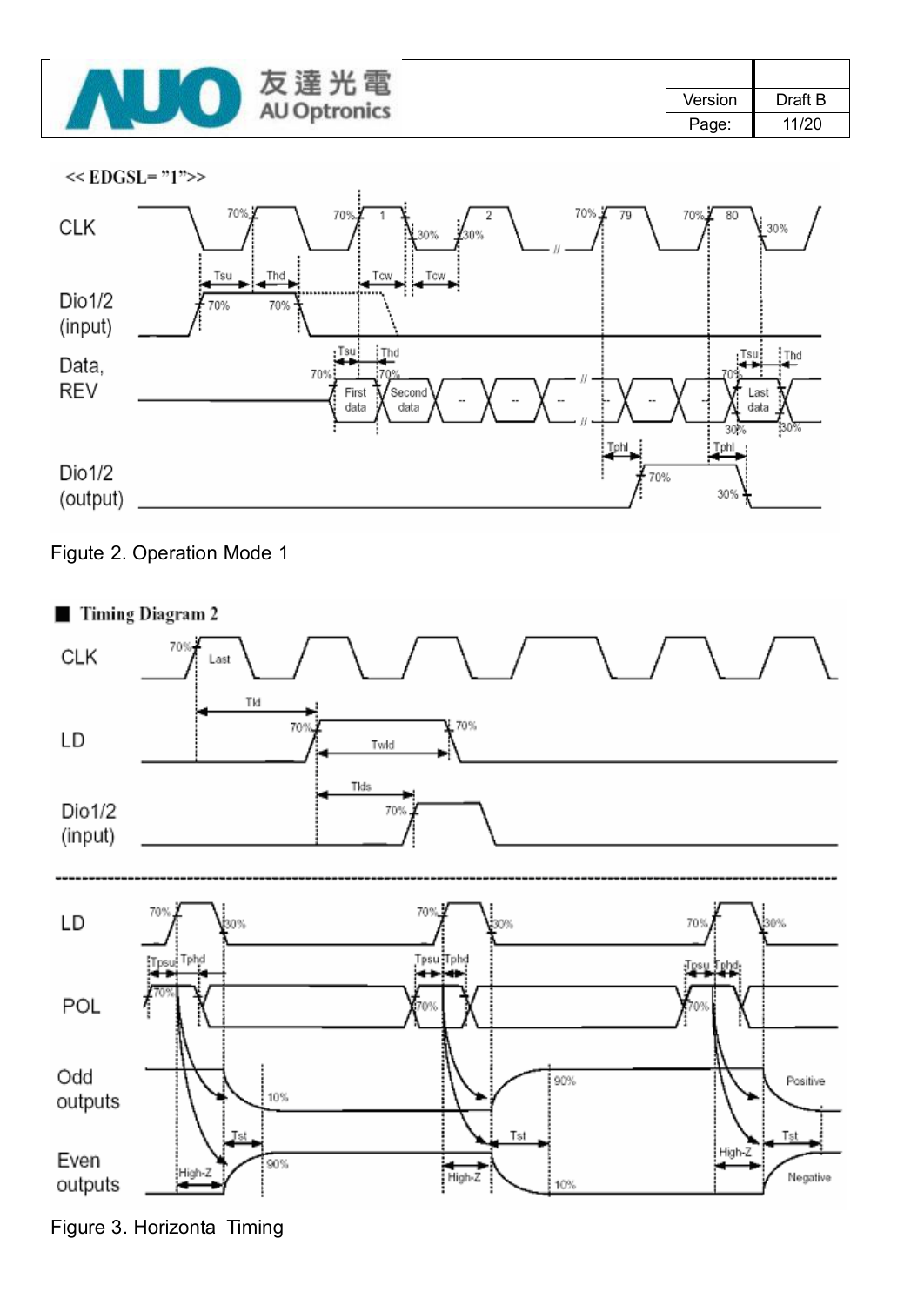

| STVR(L)    | 50%         |      | 50% |
|------------|-------------|------|-----|
|            | <b>Tsuv</b> | Thdy |     |
| <b>CKV</b> |             |      |     |

Tckv

#### Figure 4. Vertica shift co ck timing



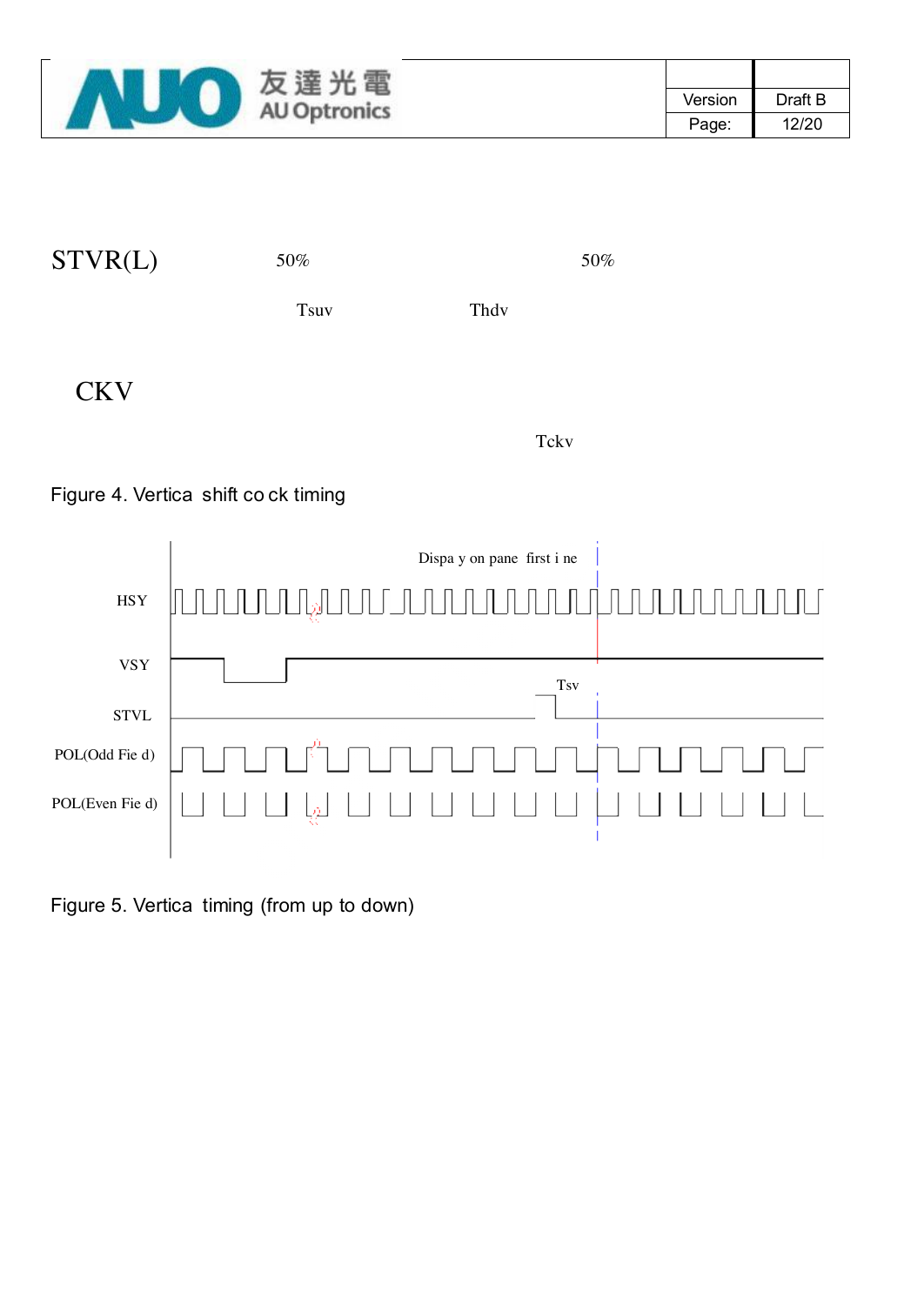

| Version | Draft B |
|---------|---------|
| Page:   | 13/20   |

# **E. Optica specifications**

| <b>Item</b>        |               | Symbo     | Condition            | Min. | Typ. | Max. | nit  | <b>Remark</b>     |
|--------------------|---------------|-----------|----------------------|------|------|------|------|-------------------|
| Response time      | <b>Rise</b>   | Tr        | $\theta = 0^\circ$   |      | 6    | 10   | ms   | Note $3,5$        |
|                    | Fal           | <b>Tf</b> |                      |      | 10   | 20   | ms   |                   |
|                    |               |           | At optimized         |      |      |      |      |                   |
| Contrast ratio     |               | CR        | Viewing              | 200  | 300  |      |      | Note 4, 5         |
|                    |               |           | ange                 |      |      |      |      |                   |
|                    | Top           |           |                      | 30   | 40   |      |      |                   |
|                    | <b>Bottom</b> |           |                      | 50   | 60   |      | deg. | Note 5            |
| Viewing ange       | Left          |           | $CR \ge 10$          | 50   | 60   |      |      |                   |
|                    | Right         |           |                      | 50   | 60   |      |      |                   |
|                    | Top           |           |                      | 40   | 50   |      |      |                   |
|                    | <b>Bottom</b> |           |                      | 60   | 70   |      |      |                   |
| Viewing ange       | Left          |           | $CR \ge 5$           | 60   | 70   |      | deg. | Note 5            |
|                    | Right         |           |                      | 60   | 70   |      |      |                   |
| <b>Brightness</b>  |               |           | $I_L = 4.5mA$ ,      | 600  | 650  |      | nit  |                   |
|                    |               | $Y_L$     | $25^{\circ}$         |      |      |      |      | Note <sub>6</sub> |
|                    |               | X         | $\theta = 0^{\circ}$ | 0.26 | 0.31 | 0.36 |      |                   |
| White chromaticity |               | У         | $\theta = 0^{\circ}$ | 0.28 | 0.33 | 0.38 |      | Note <sub>6</sub> |

Note 1: Ambient temperature =25°C, and amp current  $I_1$  = 4.5 mA. To be measured in the dark room.

Note 2:To be measured on the center area of pane with a viewing cone of 1° by Topcon uminance meter BM-5A, after 15 minutes operation.

Note 3: Definition of response time:

The response time is defined as the time interva between the 10% and 90% of ampit udes. The output signa s of photo detector are measured when the input signa s are changed from "b ack" to "white"(fa i ng time) and from "white" to "ba ck"(rising time).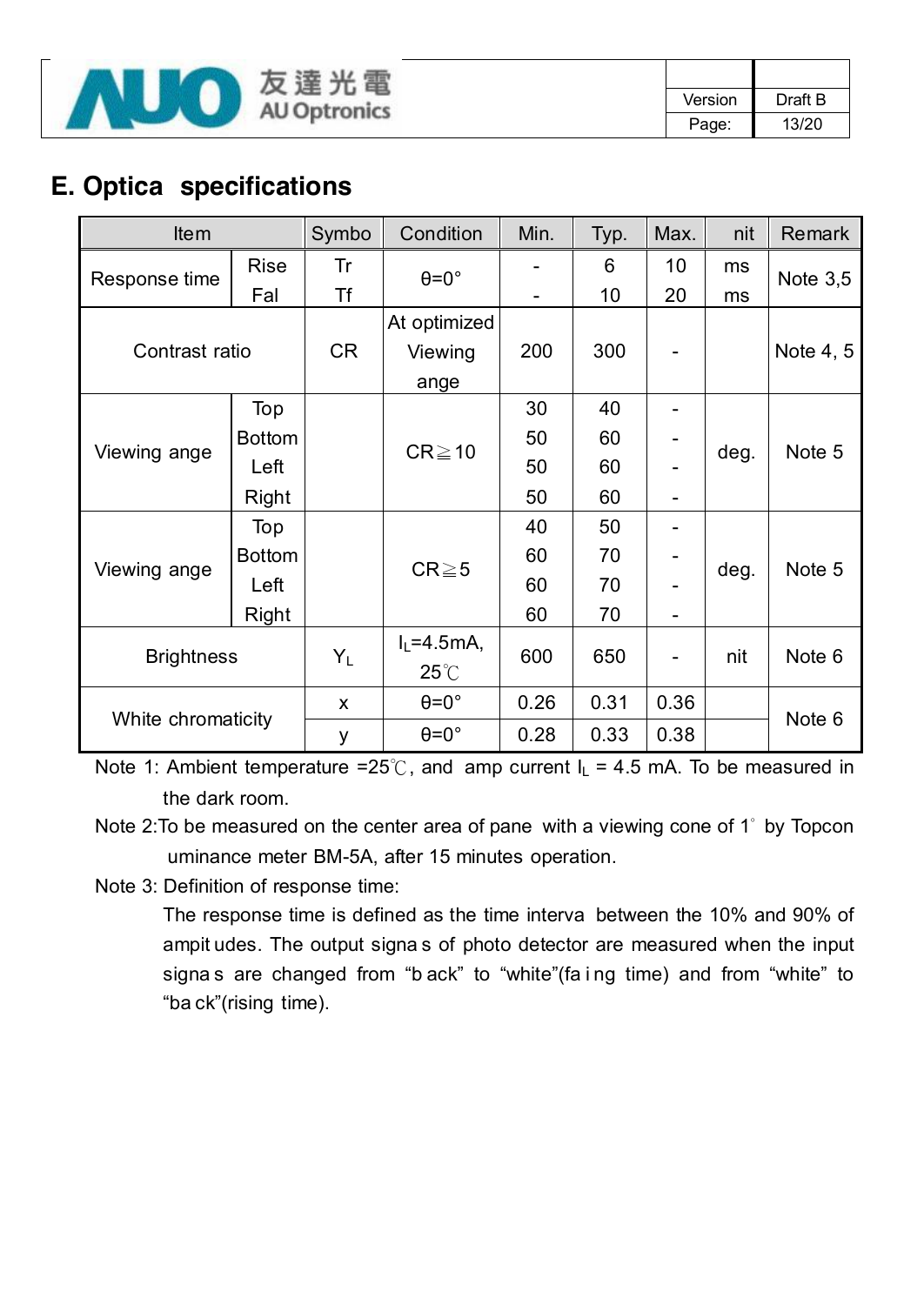



Note 4. Definition of contrast ratio:

Contrast ratio is ca cu ated with the fo owing formu a.

Contrast ratio (CR)= Photo detector output when LCD is at "White" state Photo detector output when LCD is at "B ack" state

- Note 5. B ack reference vo tage data =V1 or V10 White reference vo tage data =V5 or V6 (For definition of V1, V5, V6 & V10, p ease refer to section I.1) The 100% transmission is defined as the transmission of LCD pane when al the input termina s of modu e are e ectrical y opened.
- Note 6. Brightness and White Chromaticity are measured at the center area of the pane at white frame.
- Note 7. For definition of viewing ang e p ease refer to figure as be ow.

| No. | Test items                 | Conditions           | Remark |  |
|-----|----------------------------|----------------------|--------|--|
|     | High temperature storage   | Ta= $95^\circ$ C     | 240Hrs |  |
| ◠   | Low temperature storage    | Ta= -40 $^{\circ}$ C | 240Hrs |  |
| 3   | High temperature operation | Ta= $85^\circ$ C     | 240Hrs |  |

### **F. Rei abii ty Test Items**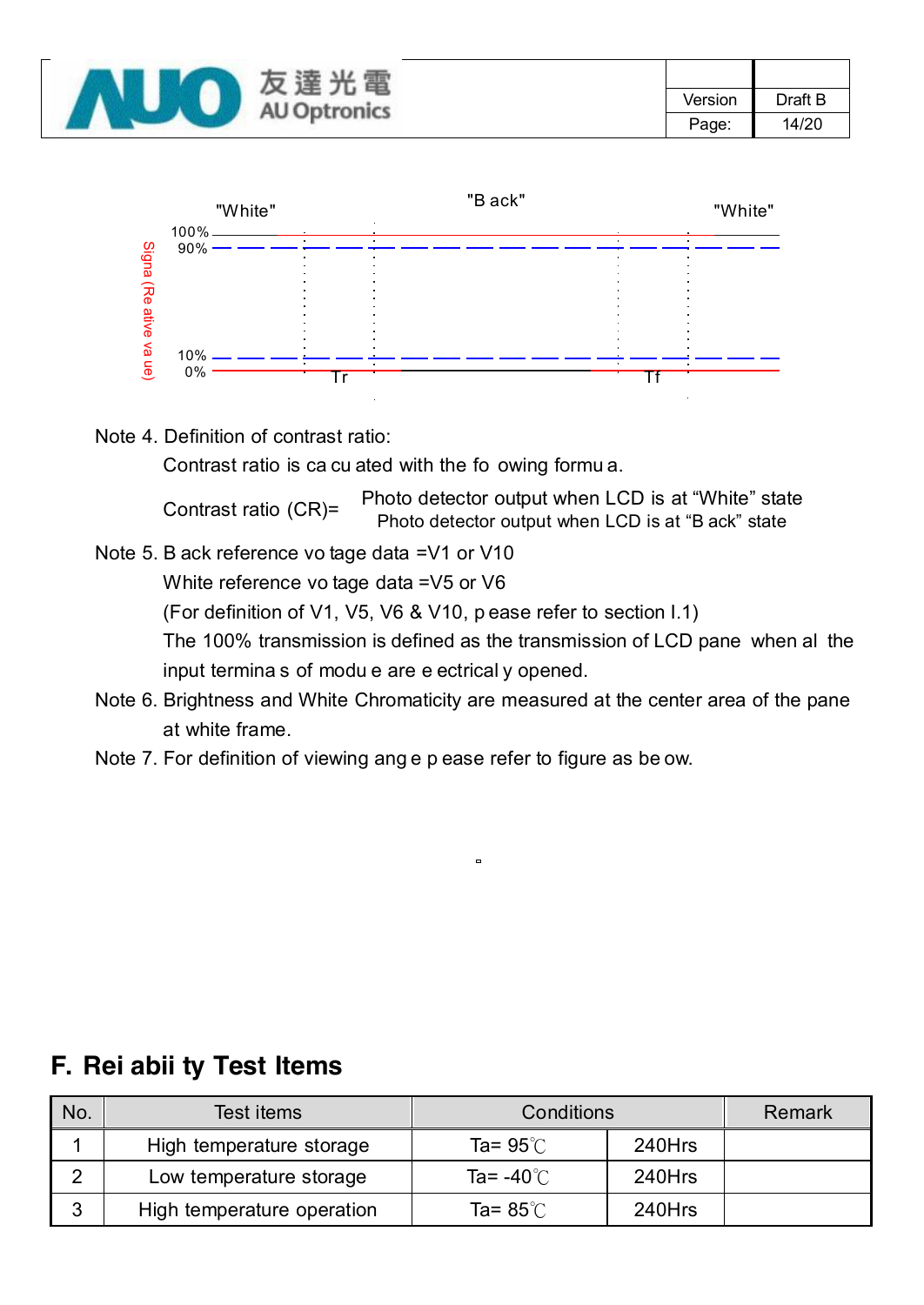

| 4  | Low temperature operation | Ta= $-30^{\circ}$ C<br>240Hrs                           |  |                     |  |
|----|---------------------------|---------------------------------------------------------|--|---------------------|--|
| 5  | High temperature and high | Ta= 60℃, 90% RH<br>240Hrs                               |  | Operation           |  |
| 6  | Heat shock                | $-30^{\circ}$ C $\sim$ 85 $\circ$ /200 cyc es 1Hrs/cyce |  | Non-operation       |  |
| 7  | E ectrostatic discharge   | $\pm 200V, 200pF(0\Omega)$ , once for each<br>termina   |  | Non-operation       |  |
|    | Vibration                 | Frequency range                                         |  | : $10 - 55$ Hz      |  |
|    |                           | <b>Stoke</b>                                            |  | $: 1.5$ mm          |  |
| 8  |                           | <b>Sweep</b>                                            |  | : $10 - 55 - 10$ Hz |  |
|    |                           | 2 hours for each direction of X, Y, Z                   |  |                     |  |
|    |                           | (6 hours for tota)                                      |  |                     |  |
|    | Mechanica shock           | 100G, 6ms, $\pm X, \pm Y, \pm Z$                        |  |                     |  |
| 9  |                           | 3 times for each direction                              |  |                     |  |
|    |                           | Random vibration:                                       |  |                     |  |
| 10 | Vibration (with carton)   | 015G <sup>2</sup> /Hz from 5~200Hz                      |  |                     |  |
|    |                           | -6dB/octave from 200~500Hz                              |  |                     |  |
|    |                           | Height: 60cm                                            |  |                     |  |
| 11 | Drop (with carton)        | 1 corner, 3 edges, 6 surfaces                           |  |                     |  |

Note 1: Ta: Ambient temperature.

Note 2: In the standard conditions, no disp ay function NG is al owed. A the cosmetic specification is judged before the re iabi ity stress.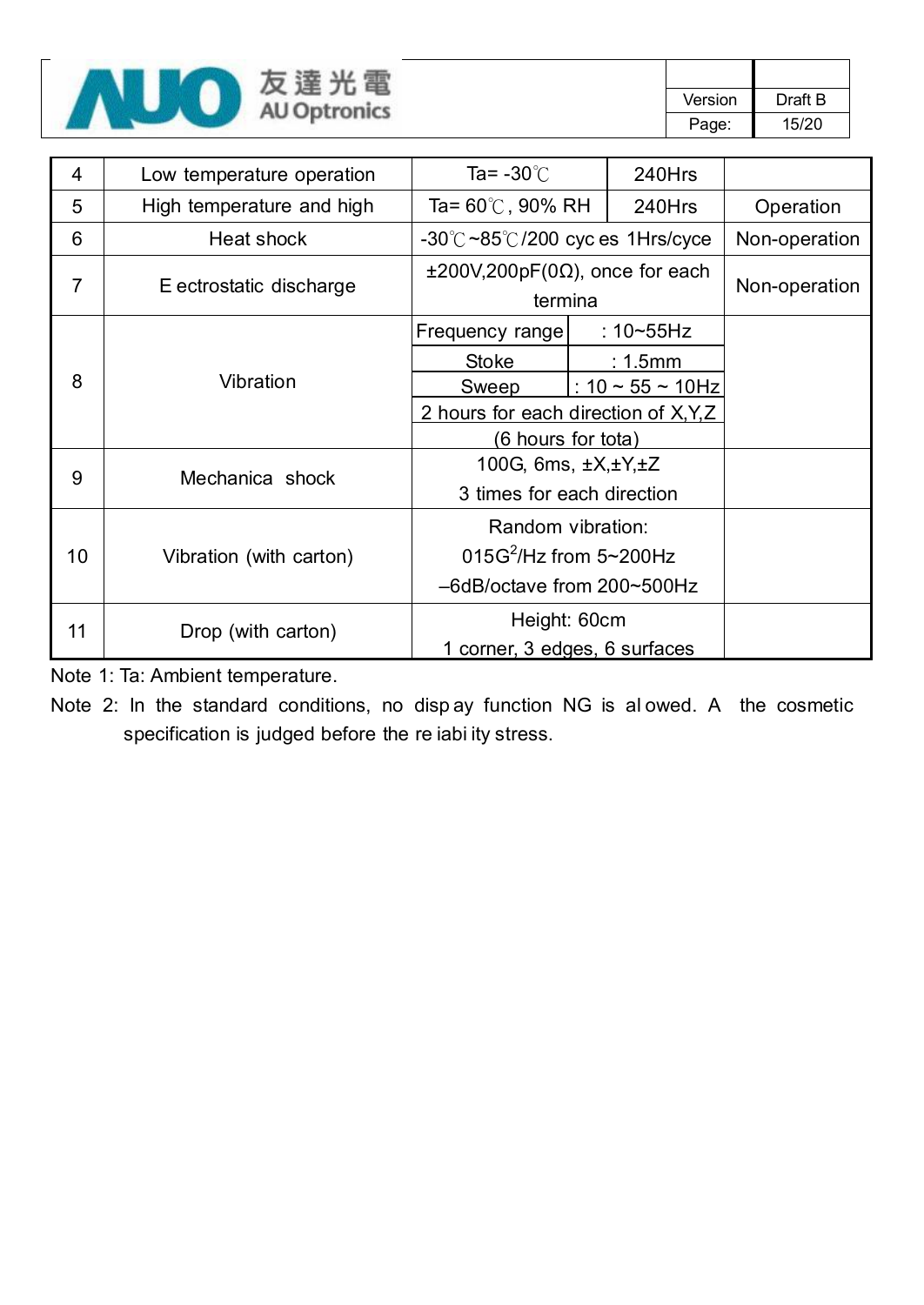

| Version | Draft B |
|---------|---------|
| Page:   | 16/20   |

# **G. Outi ne Dimension**



84.35(Dispa y center)

Active area:152.40x91.44

50.17(Disp ay center) 104.00(Out ine dimension) ut ine dimension) 92.44 (Open area) 91.44 (Active area) 92.44 (Open area) 91.44(Active area)

50.17(Disp ay center)

Disp ay Center

Figure 6. Front View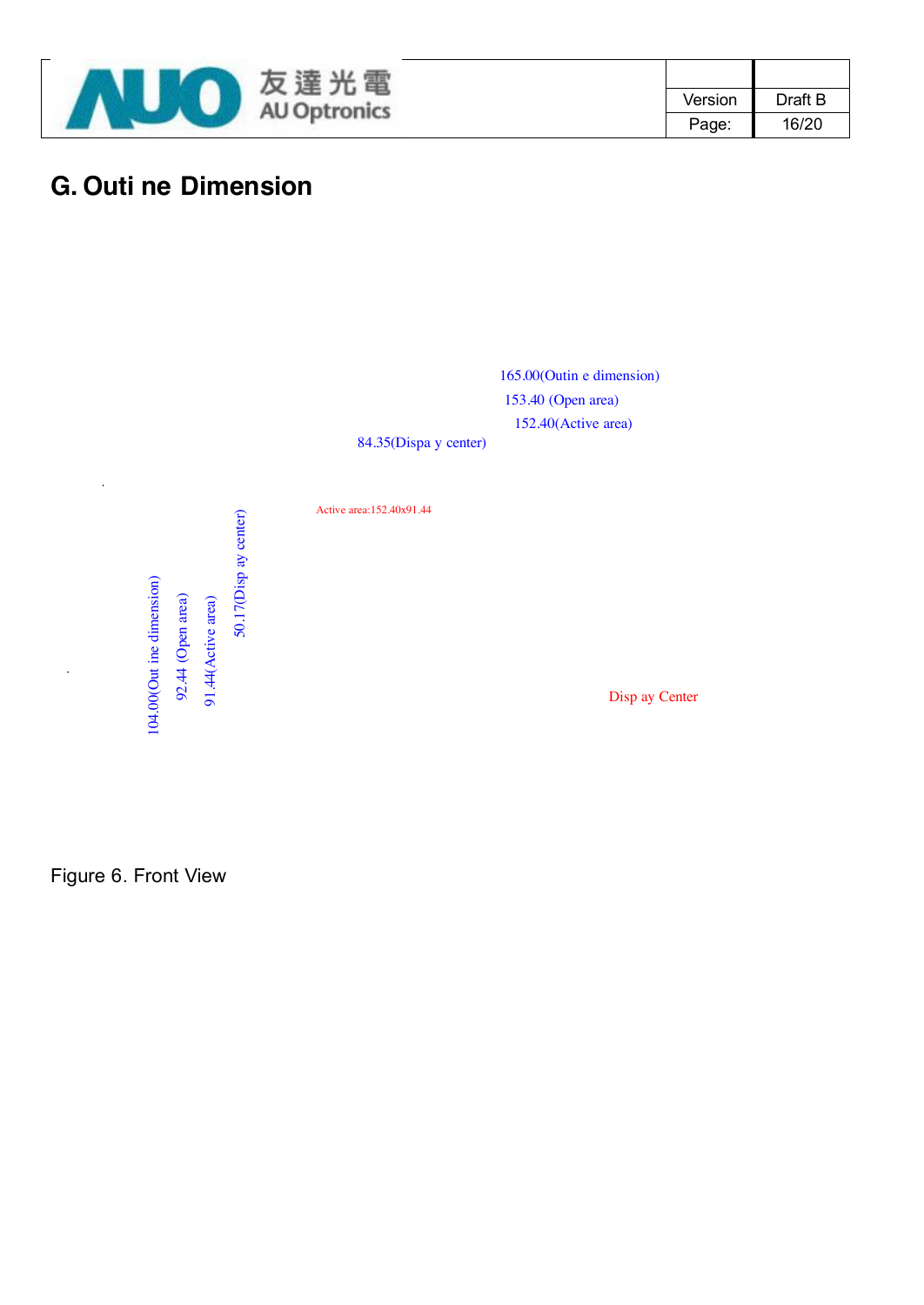

| Version | Draft B |
|---------|---------|
| Page:   | 17/20   |

#### NOTES:

- 1.Genera t oer ance is ±0.3mm.
- 2.Power Connector: JST BHR-04VS-1
- 3.Lamp connector Pin out:Pin 1 and Pin 4(High vot age/coor :pink);
- Pin 2 and Pin 3(GND/coor: White)and Lamp #1:Pin1,2;Lamp #2:Pin3,4
- 4.Recommend using M3.0,pitch 0.4mm depth 3.0mm Max. screw to fix the modue.
- 5.Recommend using depth 3.6mm Max. screw to fix the Contro b oard.
- 6.Driving Connector:62684-501100ALF (FCI CONN 50PIN)



Figure 7. Back View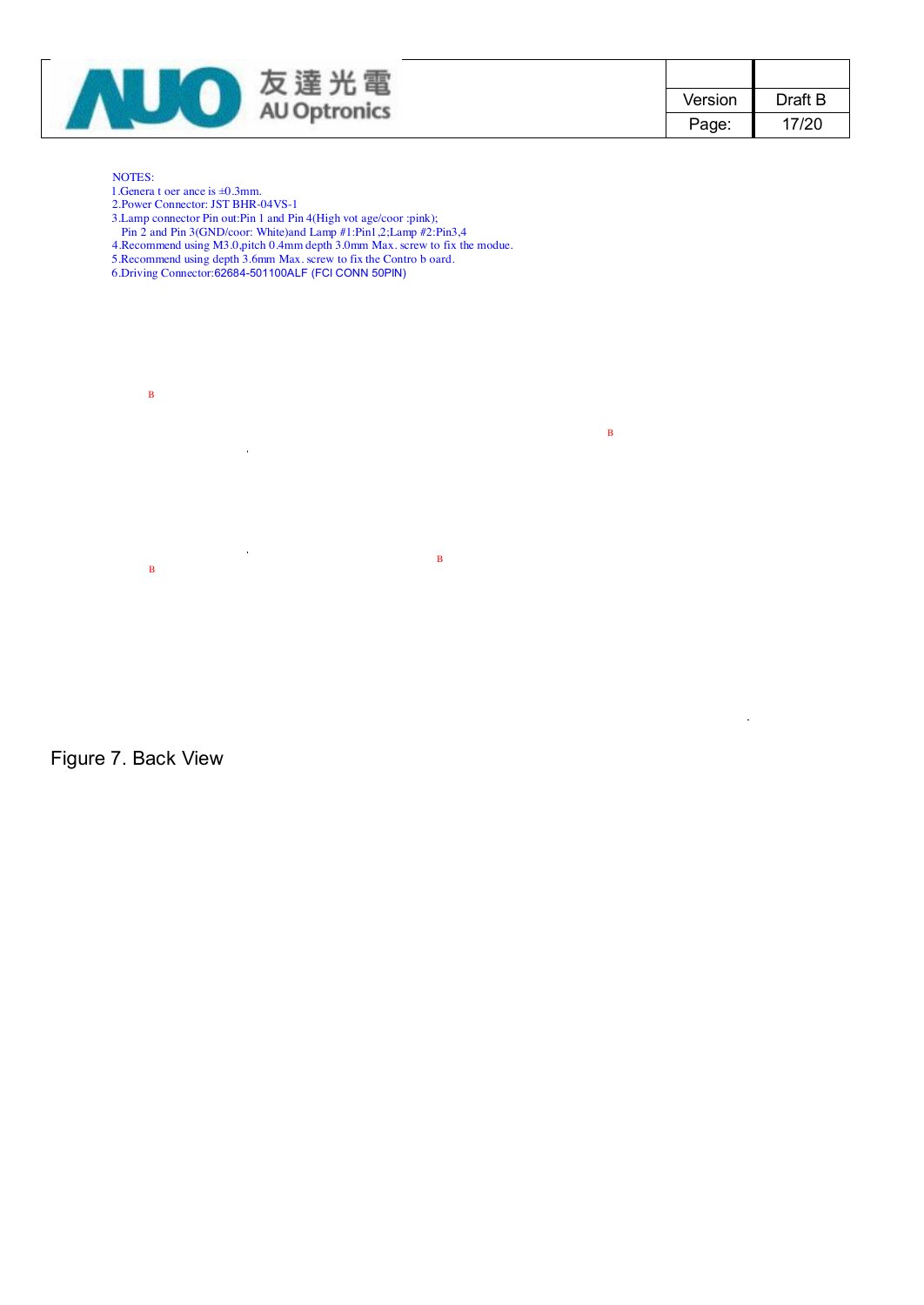

| Version | Draft B |
|---------|---------|
| Page:   | 18/20   |

# **H. Packing Form**



**I. Appi cation Notes**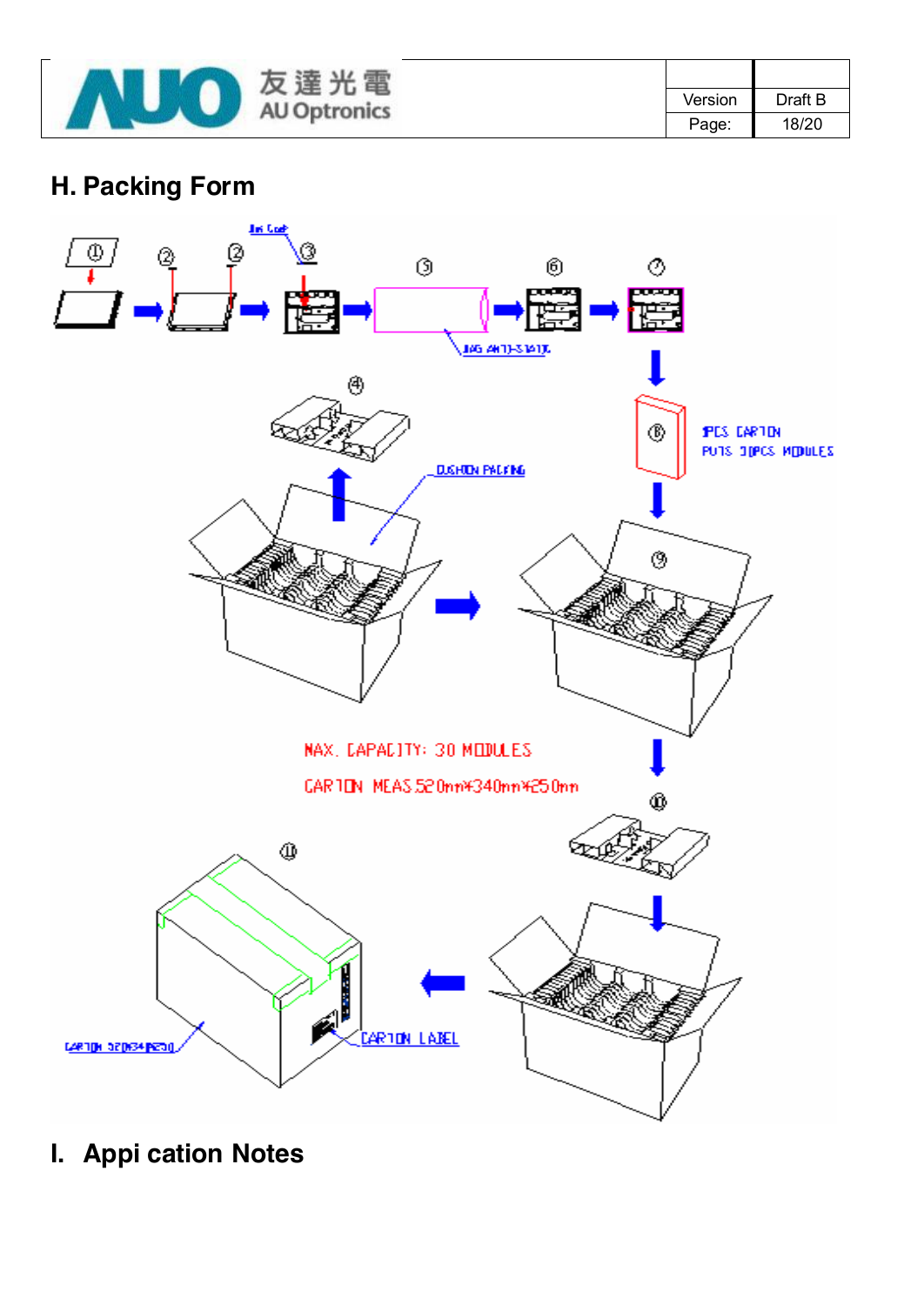

| Version | Draft B |
|---------|---------|
| Page:   | 19/20   |

### **1. Typica Appi cation Circuit**

Gamma circuit: (When gamma va ue be setup at 2.2)

Gamma circuit:

|     | <b>AVDD</b>    | 9.80 |
|-----|----------------|------|
| 00H | V1             | 9.70 |
| 10H | V <sub>2</sub> | 8.08 |
| 20H | V3             | 7.56 |
| 30H | V4             | 7.16 |
| 3FH | V <sub>5</sub> | 5.93 |
| 3FH | V6             | 4.33 |
| 30H | V <sub>7</sub> | 2.88 |
| 20H | V8             | 2.42 |
| 10H | V9             | 1.80 |
| 00H | V10            | 0.10 |